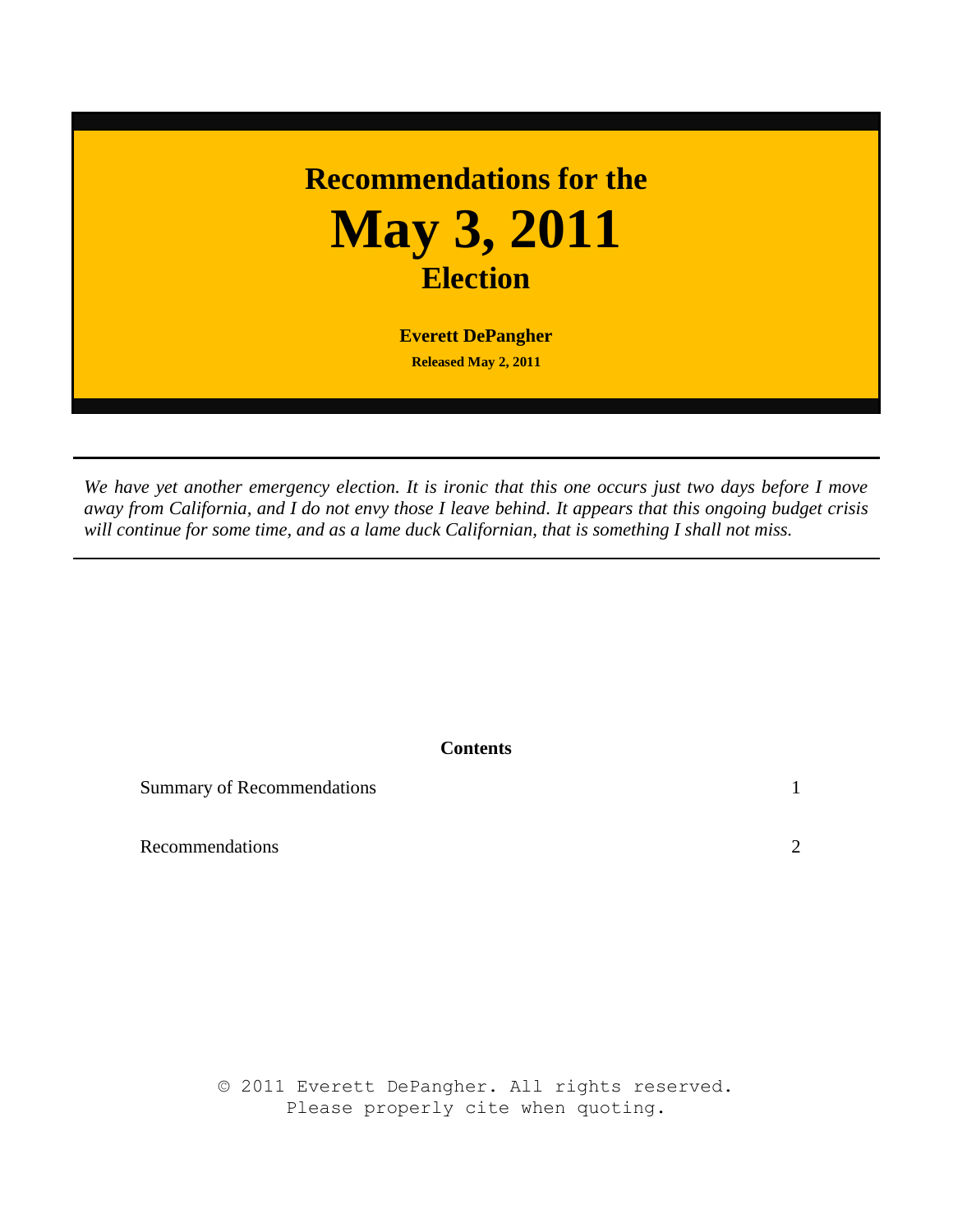## **Summary of Recommendations**

| Vote<br>for | <b>Office or Referendum</b> | <b>Jurisdiction</b>                       | <b>Candidate / Vote</b> |
|-------------|-----------------------------|-------------------------------------------|-------------------------|
|             | Measure C                   | Cupertino Union<br><b>School District</b> | N <sub>0</sub>          |